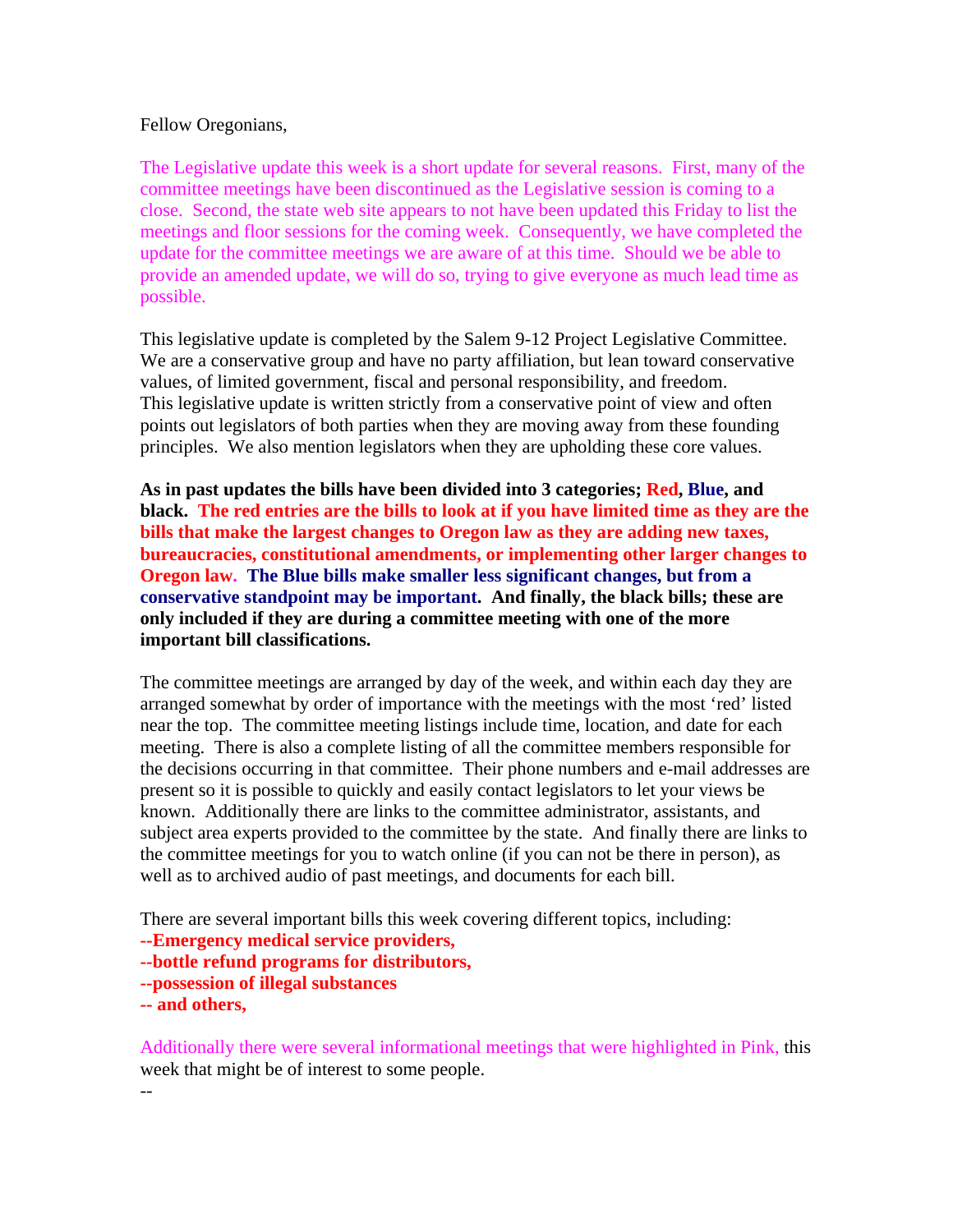**Have a fine week, Please be involved as these people need to hear from YOU. Tom 9-12 legislative chair.**

FYI: Representative Kim Thatchers gun bill dealing with keeping Concealed permit holders names private has been inserted into SB 347. This bill needs to be supported so these provisions become law. Representative Thatcher supports this bill. We will send out an update As soon as we find additional information regarding this bill.

**Date: Monday-June 6 Time: 2:30 P.M. Room: HR E Rules Office: 453 Phone: 503-986-1559** 

| <b>House Rules</b> |           |                                         |          |                              |
|--------------------|-----------|-----------------------------------------|----------|------------------------------|
| <b>Committee</b>   |           |                                         |          |                              |
|                    |           | Jim Stembridge, Committee Administrator |          | Aimee Steketee, Committee    |
|                    |           |                                         |          | Assistant                    |
| Dave               | Hunt      | $D$   co-chair                          | 503-986- | rep.davehunt@state.or.us     |
|                    |           |                                         | 1900     |                              |
| Andy               | Olson     | $\vert R \vert$ co-chair                | 503-986- | rep.andyolson@state.or.us    |
|                    |           |                                         | 1415     |                              |
| Vicki              | Berger    | co-vice-<br>$\mathbf{R}$                | 503-986- | rep.vickiberger@state.or.us  |
|                    |           | chair                                   | 1420     |                              |
| Paul               | Holvey    | $D$   co-vice-                          | 503-986- | rep.paulholvey@state.or.us   |
|                    |           | chair                                   | 1408     |                              |
| Phil               | Barnhar D |                                         | 503-986- | rep.philbarnhart@state.or.us |
|                    |           |                                         | 1411     |                              |
| Tim                | Freema    | $\mathbf R$                             | 503-986- | rep.timfreeman@state.or.us   |
|                    |           |                                         | 1402     |                              |
| Matt               | Wingar    | $\mathbf R$                             | 503-986- | rep.mattwingard@state.or.us  |
|                    |           |                                         | 1426     |                              |
| Chris              | Garrett   | D                                       | 503-986- | rep.chrisgarrett@state.or.us |
|                    |           |                                         | 1438     |                              |
| Agend              |           | Live                                    |          | <b>Archived Audio</b>        |
|                    |           | Audio                                   |          |                              |
| <u>Live</u>        |           | Publications                            |          |                              |
| Video              |           |                                         |          |                              |

Note: Co-Chair Rep. Andy Olson will be presiding today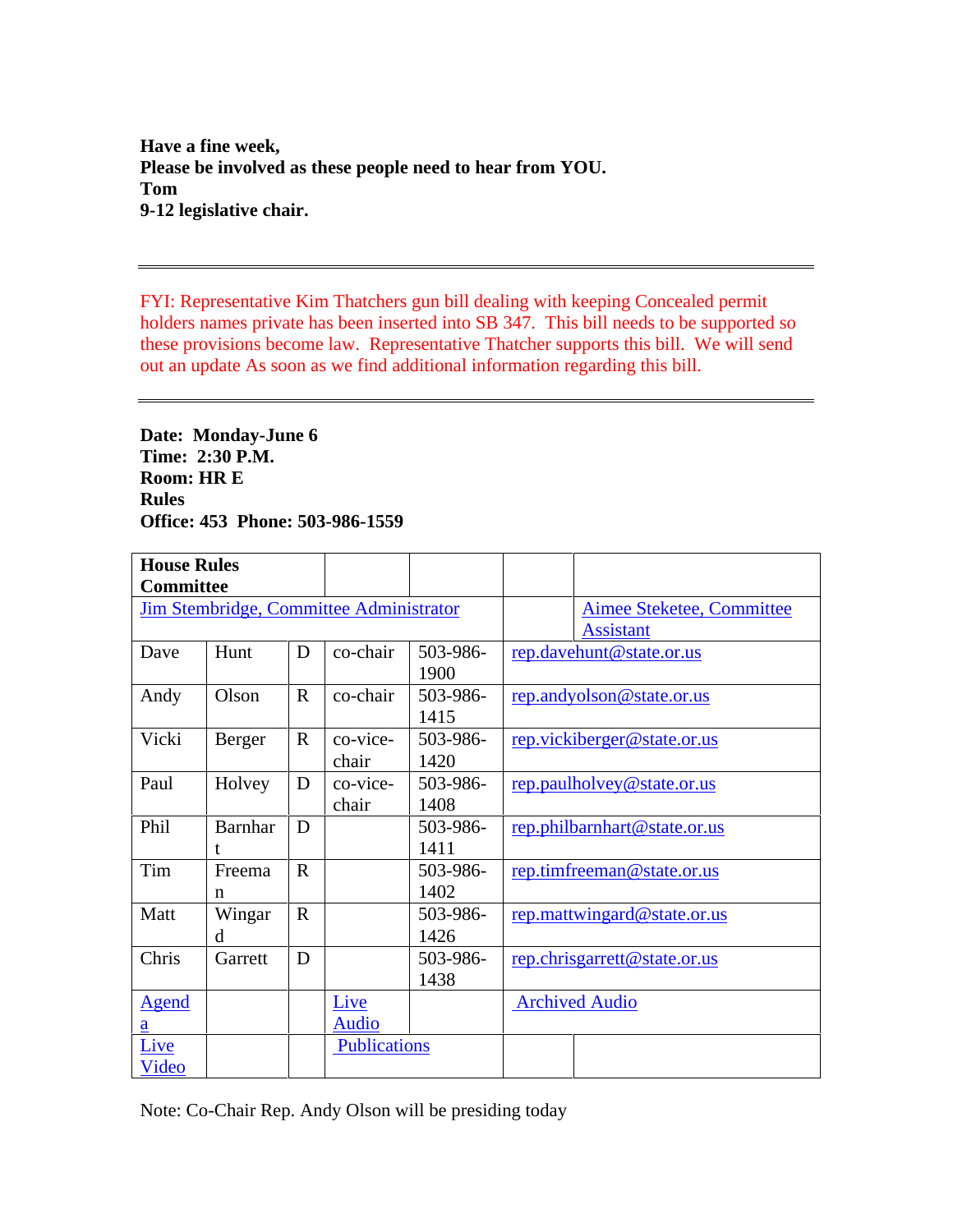Possible Introduction of Committee Measures

#### Public Hearing and Possible Work Session

**HB 3688** FIRST PUBLIC HEARING - Allows beverage distributors or importers to establish distributor cooperative for certain purposes.

+++++++++++

Note:

Vicky Berger sponsored bill. NO activity on bill till First Reading on June  $2<sup>nd</sup>$ . No notes, documents, or House Bill Summary for this bill.

From the bill: "Two or more distributors or importers may establish a distributor cooperative for the purposes of:

 (a) Collecting the refund value of beverage containers as established by ORS 459A.705 from distributors or importers and refunding to dealers the amount the dealers paid for the refund value of empty beverage containers; the containers of the containers of the containers of the containers of the containers of the containers of the containers of the containers of the containers of the containers of the containers of the containe

 (b) Paying the refund value as established by ORS 459A.705 for beverage containers sold in this state; and

(c) Processing beverage containers sold in this state.

(2) A distributor cooperative established under this section must service a majority of the dealers in this state.

Allows the return center to take in bottles and provide an accounting to the original distributor of the product and then they are required to pay the return fee to the cooperative. This bill does not make much sense. Nor does a bottle bill expansion at a time when a person could simply put these containers in their curb side recycling bin which is far more convenient that putting the containers in bags and then dragging them back to the store, and then feeding them into a stupid machine, to get your deposit back. +++++++++++++++++++

# Public Hearing<br>

**HB 3673** FIRST PUBLIC HEARING - Provides that unlawful possession of controlled substance by person under 21 years of age includes unlawful consumption of controlled substance.

+++++++++++

#### Note: when the contract of the contract of the contract of the contract of the contract of the contract of the contract of the contract of the contract of the contract of the contract of the contract of the contract of the

I'm not sure we need this law. It seems that illegal possession already covers this. It seems that if you have illegal substances inside your body, you must be in possession of illegal substances.

+++++++++++++++

# Work Session

**HB 3667** Modifies terminology relating to emergency medical services providers. +++++++++++

### Note:

This is a very long bill and has many changes and goes well beyond changing terminology.. Someone in the medical response fields should read this bill. Modifies terminology relating to emergency medical services providers. Directs Oregon Health Authority to establish levels of licensure for emergency medical services providers.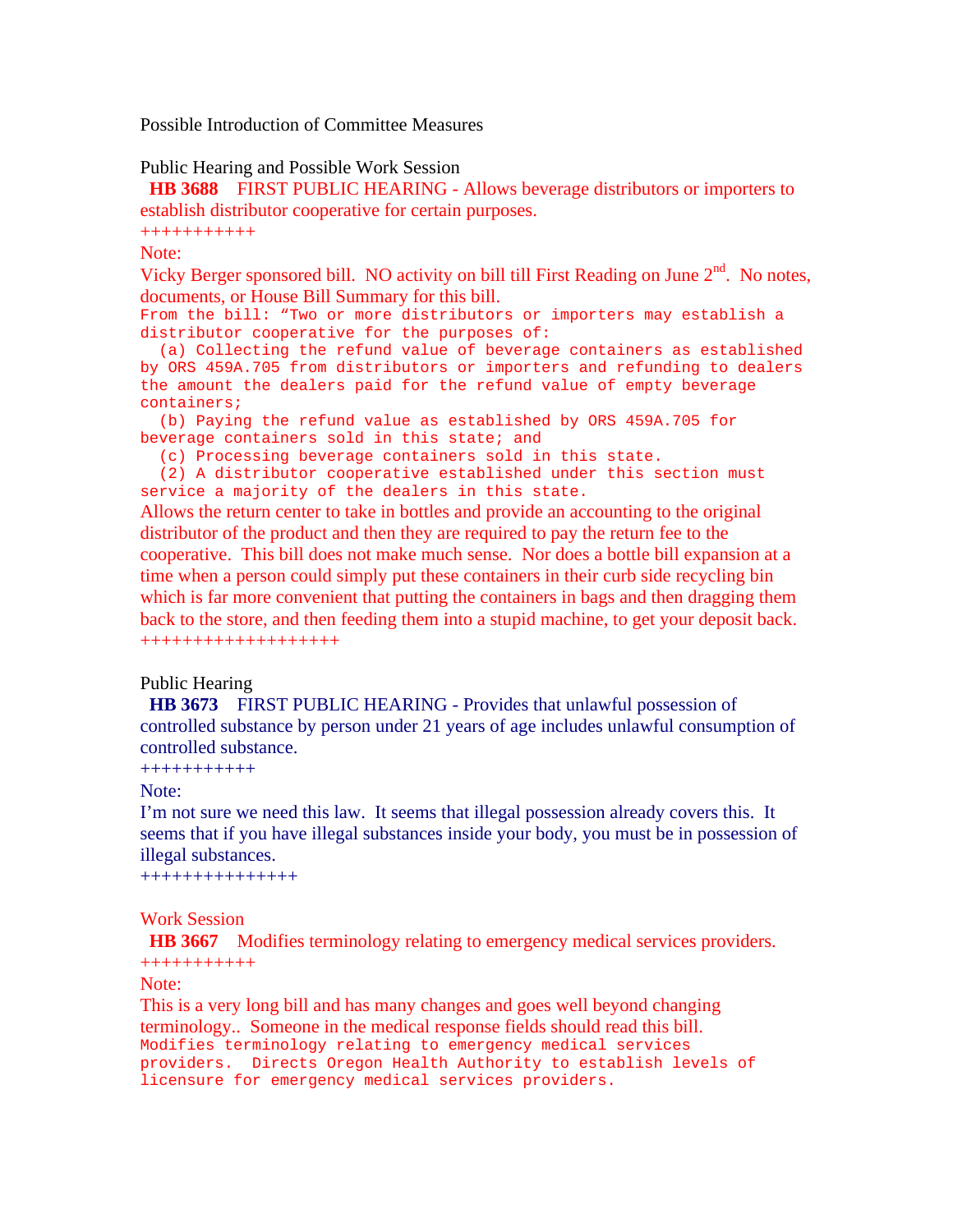Allows a hospital to charge a fee for providing information about a patient in their care (section 52) that was delivered by an ambulance. Provides penalties (felony) for unlawful use of mace or stun gun (section 50). Provides penalties for unlawful use of an ambulance (Section 50). Appointment of state medical emergency committee board (section 6). Seems to have a good Samaritan exception to liability for medical people in section 19 and 20. I'm not sure what section 21 is all about. This is definitely a bill an emergency personnel person should be reviewing. ++++++++++++++++++

**Date: Monday-June 6 Time: 3:00 P.M. Room: HR D Health Care Office: 453 Phone: 503-986-1286** 

Informational Meeting

State Options Under the Federal Patient Protection and Affordable Healthcare Act: Oregon Healthcare Ingenuity Plan

- John DiLorenzo, Jr., Davis Wright Tremaine LLP

**Date: Tuesday-June 7 Time: 2:30 P.M. Room: HR E Rules Office: 453 Phone: 503-986-1559** 

| <b>House Rules</b><br><b>Committee</b> |           |                                         |                  |                                                      |
|----------------------------------------|-----------|-----------------------------------------|------------------|------------------------------------------------------|
|                                        |           | Jim Stembridge, Committee Administrator |                  | <b>Aimee Steketee, Committee</b><br><b>Assistant</b> |
| Dave                                   | Hunt      | $D$   co-chair                          | 503-986-<br>1900 | rep.davehunt@state.or.us                             |
| Andy                                   | Olson     | $\log$ co-chair                         | 503-986-<br>1415 | rep.andyolson@state.or.us                            |
| Vicki                                  | Berger    | $\mathbb{R}$   co-vice-<br>chair        | 503-986-<br>1420 | rep.vickiberger@state.or.us                          |
| Paul                                   | Holvey    | $D$   co-vice-<br>chair                 | 503-986-<br>1408 | rep.paulholvey@state.or.us                           |
| Phil                                   | Barnhar D |                                         | 503-986-<br>1411 | rep.philbarnhart@state.or.us                         |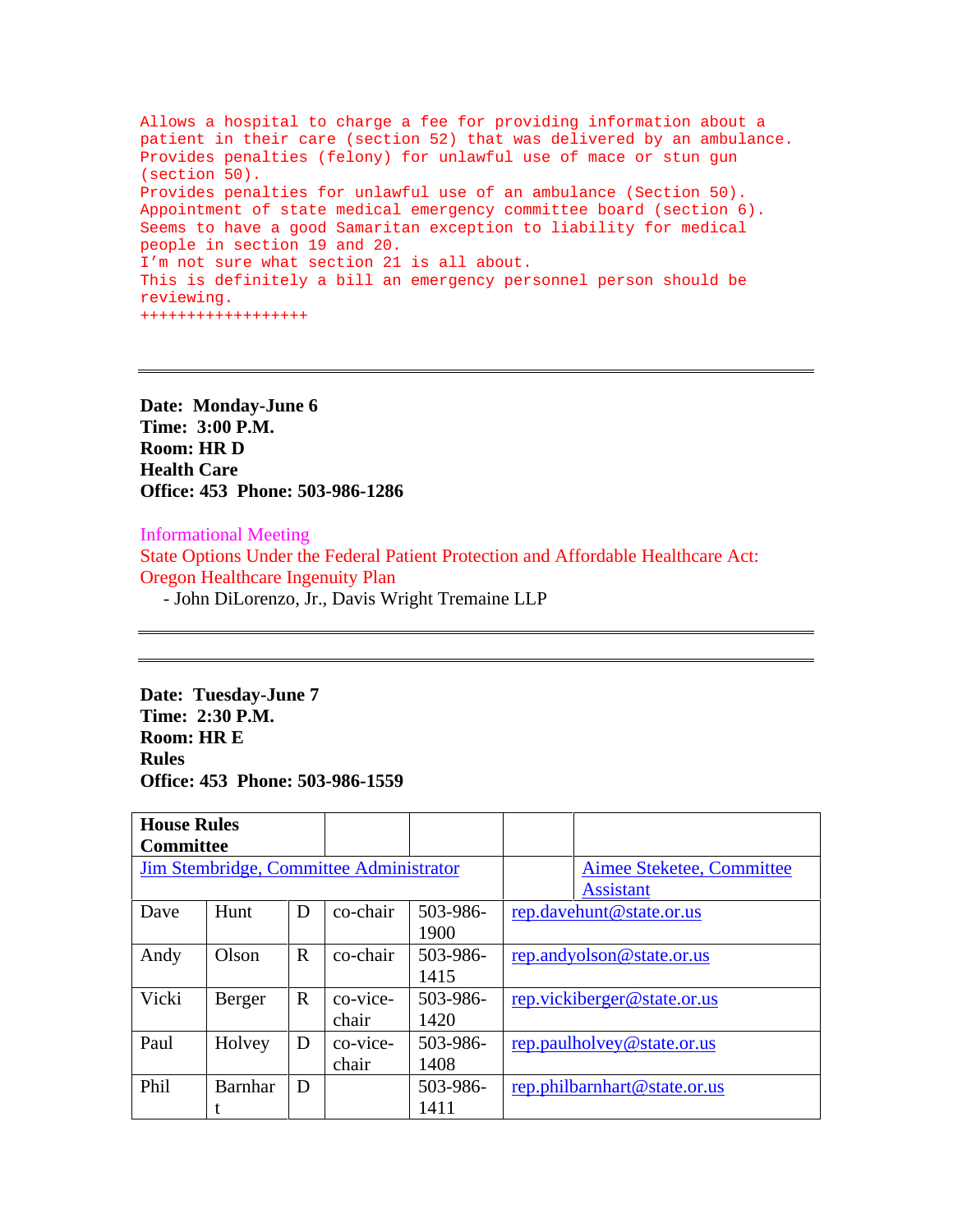| Tim          | Freema  | $R_{\perp}$ | 503-986-     | rep.timfreeman@state.or.us                          |
|--------------|---------|-------------|--------------|-----------------------------------------------------|
|              |         |             | 1402<br>140Z |                                                     |
| Matt         | Wingar  | $\vert R$   |              | $\Big $ 503-986- <u>rep.mattwingard@state.or.us</u> |
|              |         |             | 1426         |                                                     |
| Chris        | Garrett | D           | $503-986-$   | rep.chrisgarrett@state.or.us                        |
|              |         |             | 1438         |                                                     |
| <u>Agend</u> |         | <u>Live</u> |              | <b>Archived Audio</b>                               |
|              |         | Audio       |              |                                                     |
| <u>Live</u>  |         |             | Publications |                                                     |
| Video        |         |             |              |                                                     |

Note: Co-Chair Rep. Dave Hunt will be presiding today Possible Introduction of Committee Measures

# Public Hearing<br>

**HB 3679** FIRST PUBLIC HEARING - Exempts energy savings performance contracts, under certain circumstances, from requirement to use competitive bidding process to award public improvement contracts.

++++++++++

#### Note and the second second second second second second second second second second second second second second second second second second second second second second second second second second second second second second

Appears to bypass competitive bidding if contract is less than 100,000 and is awarded to a non-profit when doing work for certain agencies and for certain purposes (beyond just energy performance). Bill talks about cost savings from this measure, presumably because you don't have employees reviewing multiple contracts. I tend to believe that competition leads to better products and lower prices, so I'm not sure this is a good idea. +++++++++++++++++++++

 **SB 602** Requires instruction in Oregon Studies in middle school.

++++++++++++ Note: when the contract of the contract of the contract of the contract of the contract of the contract of the contract of the contract of the contract of the contract of the contract of the contract of the contract of the Bill passed senate with only 3 vote against bill. +++++++++++++

Public Hearing and Possible Work Session

SB 987 A Provides that portion of State Highway 126, known as Eugene-Springfield Highway, shall be known as Officer Chris Kilcullen Memorial Highway.

Public Hearing and Work Session

**SB 24** Eliminates alternative methods by which students may satisfy mathematics or English requirements for high school diploma.

+++++++++++

Note:

Passed senate with 3 not voting and Senator Boquist against bill. Supposed to clarify language of a bill passed in 2005 session.

++++++++++++++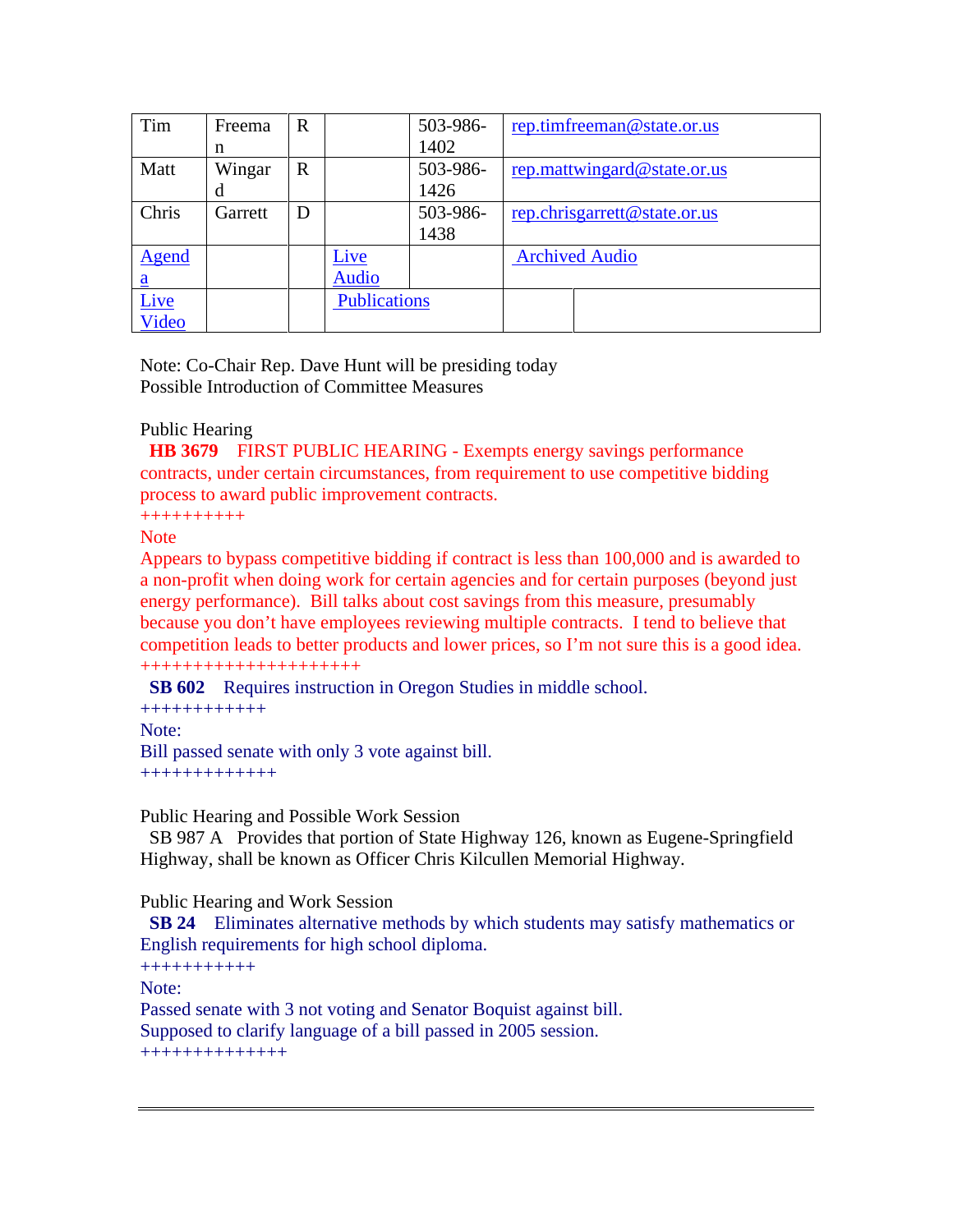**Education Subcommittee On Higher Education Date: Tuesday-June 7 Time: 1:00 P.M. Room: HR E Education Office: 453 Phone: 503-986-1664** 

Note: Co-chair Johnson will preside

 Informational Meeting Committee Discussion of Interim Priorities

**Date: Wednesday-June 8 Time: 8:30 A.M. Room: HR B Veterans' and Military Affairs Office: 334 Phone: 503-986-1520** 

| <b>Senate Veteran and Military Affairs Committee</b> |                 |             |                       |                                        |                                    |  |
|------------------------------------------------------|-----------------|-------------|-----------------------|----------------------------------------|------------------------------------|--|
| Lori Brocker, Committee                              |                 |             |                       | <b>Seth Allen, Committee Assistant</b> |                                    |  |
| Administrator                                        |                 |             |                       |                                        |                                    |  |
| <b>Brian</b>                                         | Boquist         |             | $R$ Chair             | 503-986-                               | sen.brianboquist@state.or.us       |  |
|                                                      |                 |             |                       | 1712                                   |                                    |  |
|                                                      | Laurie   Monnes |             | $\mid$ D $\mid$ Vice- | 503-986-                               | sen.lauriemonnesanderson@state.or. |  |
|                                                      | Anderson        |             | chair                 | 1725                                   |                                    |  |
| Peter                                                | Courtney        | D           |                       | 503-986-                               | sen.petercourtney@state.or.us      |  |
|                                                      |                 |             |                       | 1600                                   |                                    |  |
| Alan                                                 | Olsen           | R           |                       | 503-986-                               | sen.alanolsen@state.or.us          |  |
|                                                      |                 |             |                       | 1720                                   |                                    |  |
| Agend                                                |                 | <b>Live</b> |                       |                                        |                                    |  |
|                                                      |                 |             |                       |                                        |                                    |  |
| <b>Live Video</b>                                    |                 |             | Publications          |                                        | <b>Archived Audio</b>              |  |

\*\*\* This meeting will begin at 8:30 AM \*\*\*

Informational Meeting

Discussion of Committee Topics for Interim

 Emergency Preparedness and Response Suicide Prevention and Crisis Response Public Safety - Training and Continuing Education (especially in connection to interactions with veterans)